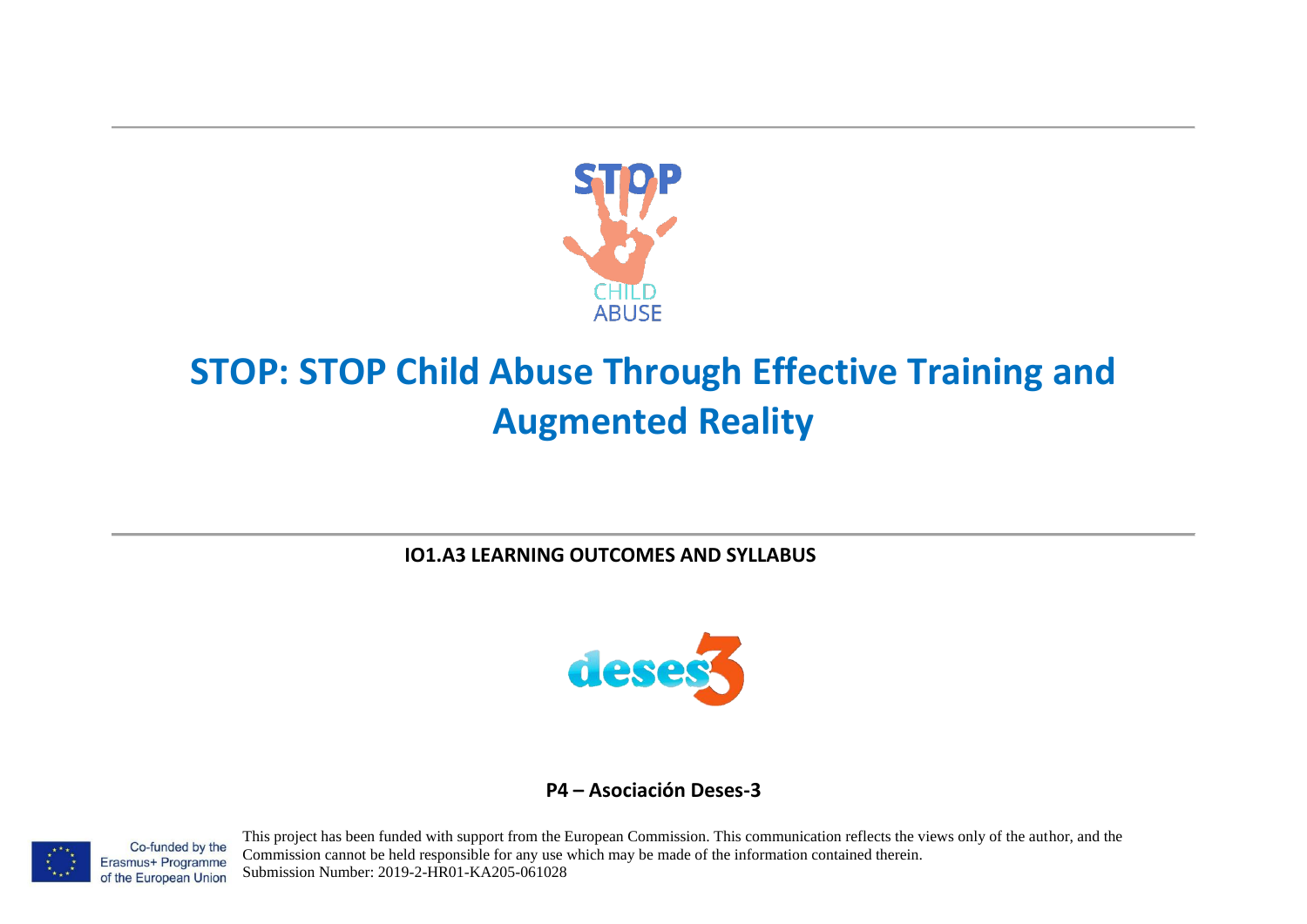#### **STOP FRAMEWORK**

# MODULE 3: SEXTING

### 1. General Description of the Module

This module provides information about the risks associated with sharing and receiving sexting.

# 2. List of Topics:

**Topic 1:** Sexting, appropriate usage of digital contents and sociological factors.

**Short description:** definition of what is sexting about, an explanation of its positive usage.

**Topic 2:** Primary sexting and secondary sexting.

**Short description:** what is primary, peer and social pressure and healthy relationships. What is secondary sexting (receiving pictures) manipulation of the multimedia content, pornography and crime of defamation, clarification on what can happen when sexual content of a third person is received and shared, especially when that is not the original content (cases of deep nude).

**Topic 3:** Risks related to sexting.

**Short description:** description of risks related to sexting and victimization such as what revenge porn is, introduction to sextortion, deep nude, cyberbulling, child pornography with a focus on the digital footprint.

**Topic 4:** Health consequences of sexting.

**Short description:** suicide, depression, anxiety description as major consequences.

**Topic 5:** Sexting prevention.

Co-funded by the

**Short description:** how to prevent primary and secondary sexting. And how to treat peers sexting and adult/youth sexting.

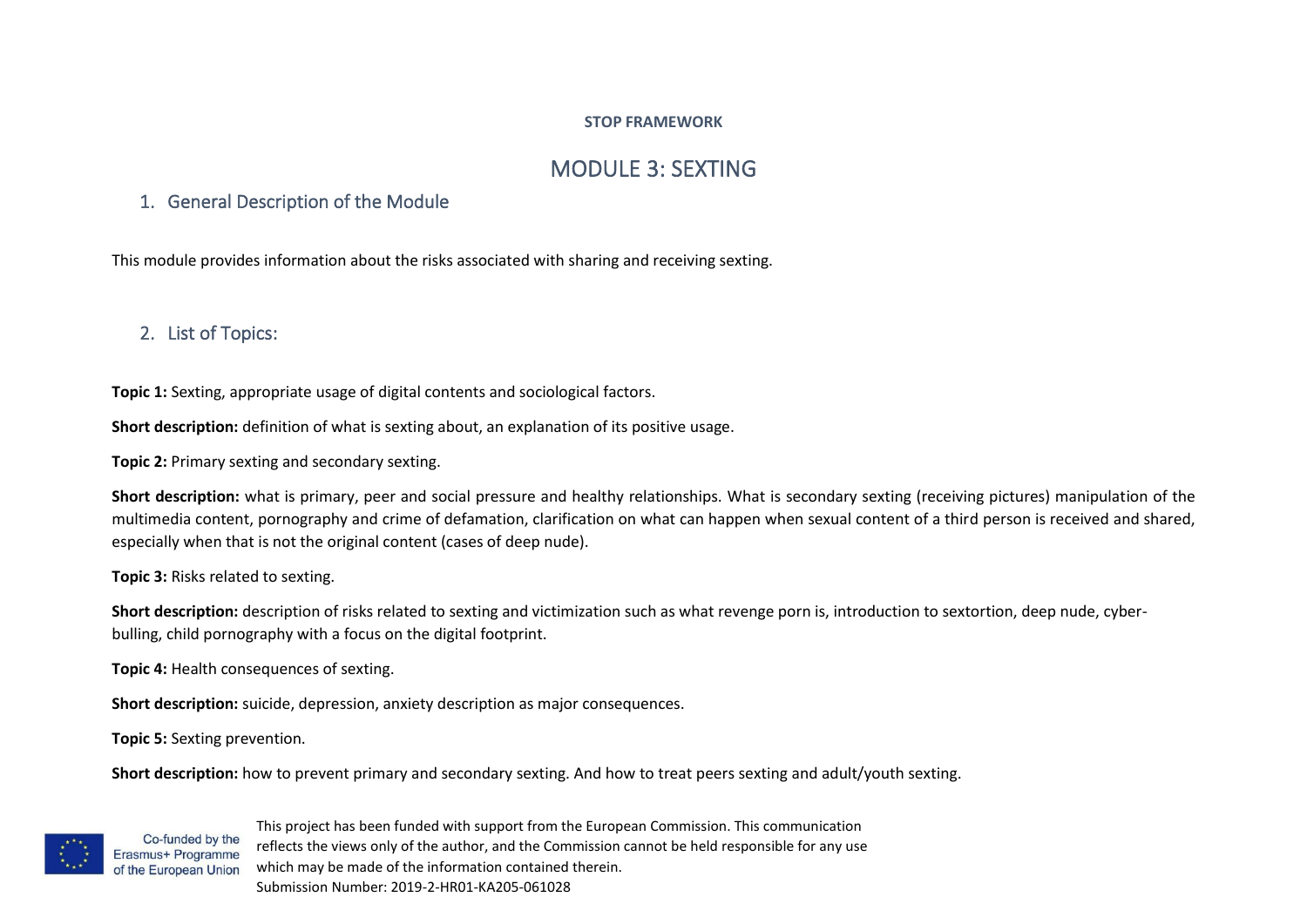**Topic 6:** Youth Worker reaction to the child sexual abuse emerged from sexting.

Short description: how the youth worker reacts in front of the suspect of sexual abuse, the relate of the abused child, the cohabitation of victim and perpetrator in the same environment.

|                | <b>MODULE 3: SEXTING for ages 8-12</b>                                                                                                                                       |                                                                                                                                                                                                                                                                                        |                                                                                                                                                                                                                                                                                                                                           |                                                                                                                                                                                                                                                                                                                                        |                 |  |  |
|----------------|------------------------------------------------------------------------------------------------------------------------------------------------------------------------------|----------------------------------------------------------------------------------------------------------------------------------------------------------------------------------------------------------------------------------------------------------------------------------------|-------------------------------------------------------------------------------------------------------------------------------------------------------------------------------------------------------------------------------------------------------------------------------------------------------------------------------------------|----------------------------------------------------------------------------------------------------------------------------------------------------------------------------------------------------------------------------------------------------------------------------------------------------------------------------------------|-----------------|--|--|
| Topic 1:       | <b>Main Objectives:</b>                                                                                                                                                      | <b>KNOWLEDGE</b>                                                                                                                                                                                                                                                                       | <b>SKILLS</b>                                                                                                                                                                                                                                                                                                                             | <b>ATTITUDE</b>                                                                                                                                                                                                                                                                                                                        | <b>SCENARIO</b> |  |  |
| <b>Sexting</b> | - To know what sexting is;<br>Being aware of the limit<br>between a right practice and an                                                                                    | (In the context of EQF,<br>knowledge is described as<br>theoretical and/or factual)                                                                                                                                                                                                    | (In the context of EQF, skills are<br>described as practical)                                                                                                                                                                                                                                                                             | (In the context of the EQF, attitude<br>is described as the ability of the<br>learner to apply knowledge and<br>skills autonomously and with<br>responsibility)                                                                                                                                                                        |                 |  |  |
|                | erroneous one;                                                                                                                                                               | I understand/know                                                                                                                                                                                                                                                                      | I am able to/ can show                                                                                                                                                                                                                                                                                                                    | I am able to/ can show                                                                                                                                                                                                                                                                                                                 |                 |  |  |
|                | - Understanding that there are<br>some less risky ways of<br>practising sexting: erotic vs<br>nude;<br>- To recognize the sociological<br>factors that lead to its practice. | - I know what sexting is.<br>- I understand the sociological<br>reasons behind sexting.<br>-I know the limits of<br>someone's consent if sexual<br>content of him/her are<br>shared.<br>- I know the difference<br>between the right practices of<br>sexting and the erroneous<br>one. | - I am able to explain the<br>concept of sexting and adapt it<br>to the recipient of my<br>explanation.<br>-I am able to recognize if a child<br>is practising sexting just because<br>of social pressure.<br>- I am able to give examples of<br>both positive and negative<br>practice of sexting adapted to<br>the age of the audience. | -I am able to know when to<br>approach a child that I suspect<br>could be a victim of a sextortion.<br>-I am able to understand when<br>to ask for professional help in<br>case of unpleasant situations<br>that I'm not able to manage by<br>myself.<br>-I can show empathy to a child<br>confessing being a victim of<br>sextortion. |                 |  |  |



Co-funded by the

This project has been funded with support from the European Commission. This communication reflects the views only of the author, and the Commission cannot be held responsible for any use which may be made of the information contained therein.

Submission Number: 2019-2-HR01-KA205-061028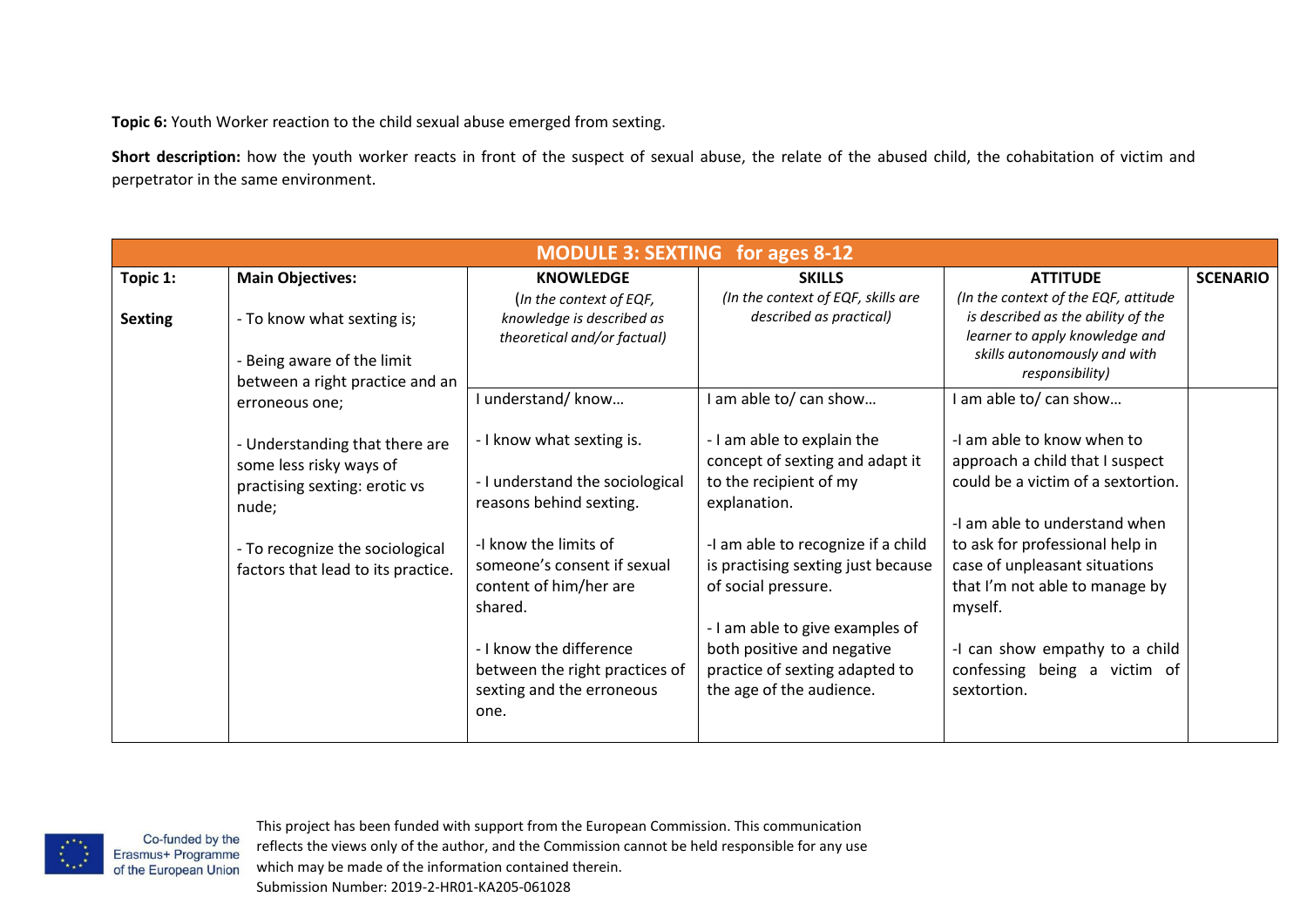| Topic 2:             | <b>Main Objectives:</b>                                     | - I understand the difference                    | -I am able to check the                                            | - I can show empathy to the                                |
|----------------------|-------------------------------------------------------------|--------------------------------------------------|--------------------------------------------------------------------|------------------------------------------------------------|
|                      | - To know the difference                                    | between sharing and receiving                    | authenticity of the content                                        | child expressing shame for                                 |
| <b>Primary and</b>   | between sharing and receiving                               | sexual pictures and the effects                  | received.                                                          | sharing sexual images.                                     |
| Secondary            | sexual content;                                             | that both types of sexting                       |                                                                    |                                                            |
| <b>Sexting</b>       |                                                             | have on one's own consent.                       | -I am able to recognize the sign                                   | -I can show concern on some                                |
|                      | - To be aware that not always                               |                                                  | of abuse of someone's image or                                     | suspicious behaviour of children                           |
|                      | all the digital contents received                           | - I know that a lot of content                   | reputation.                                                        | receiving sexual content.                                  |
|                      | are as the original or legally                              | in the social networks are                       |                                                                    |                                                            |
|                      | shared;                                                     | modified.                                        | -I am able to understand when                                      | -I am able to understand when                              |
|                      |                                                             |                                                  | someone's identity is used for                                     | to address the major problem of                            |
|                      | - To recognize sharing as a                                 | - I understand that resharing                    | pornographic purposes.                                             | a possible happening sextortion                            |
|                      | negative action that could have                             | sexual pictures is a defamation                  |                                                                    | to the relevant people (family,                            |
|                      | negative consequences;                                      | crime punishable by law.                         | -I am able to explain the                                          | supervisors, etc).                                         |
|                      |                                                             |                                                  | difference between primary and                                     |                                                            |
|                      | - Recognizing when sharing                                  | - I know on which point a                        | secondary sexting and raise                                        | -I am able to recognize when to                            |
|                      | pictures of someone is starting                             | healthy social relationship is                   | awareness among children.                                          | activate a protocol if some                                |
|                      | being pornography.                                          | held on.                                         |                                                                    | abuse is denounced.                                        |
|                      |                                                             |                                                  |                                                                    |                                                            |
| Topic 3              | <b>Main Objectives:</b>                                     | -I understand that every                         | -I am able to explain what a                                       | - I am able to empathize with                              |
|                      | -Knowing what are the                                       | action on the Internet has                       | digital footprint is and how to                                    | the victims of a bad practice of                           |
| <b>Risks related</b> | psychological consequences of                               | consequences for the rest of                     | keep it safe from abuses of any                                    | sexting.                                                   |
| to sexting           | the bad practice of sexting;                                | our lives.                                       | kind.                                                              |                                                            |
|                      |                                                             |                                                  |                                                                    | -I can show concern for a                                  |
|                      | -To understand which contents                               | -I understand what a digital                     | -I can show age-adapted                                            | manipulated or abused digital                              |
|                      | and for how long those stays on<br>the Internet and social  | footprint is and how to<br>prevent abuses of it. | examples of someone who is                                         | footprint and act accordingly to<br>prevent further risks. |
|                      |                                                             |                                                  | suffering the consequences of a                                    |                                                            |
|                      | networks.                                                   |                                                  | bad sexting practice.                                              | - I am able to understand when                             |
|                      |                                                             | - I understand the concept of                    |                                                                    |                                                            |
|                      | -Being conscious about the<br>phyco-physical effects that a | revenge porn and the                             | -I can show the limits of a good<br>relationship with the ICTs and | to defend a young victim of<br>cyberbullying.              |
|                      | sexual content shared could                                 | consequences it has.                             | social networks.                                                   |                                                            |
|                      | have for the rest of someone's                              |                                                  |                                                                    | - I can show involvement and                               |
|                      |                                                             | - I know that sexting can                        |                                                                    |                                                            |
|                      | life in all its aspects;                                    | degenerate into sextortion.                      |                                                                    | interest when a child is                                   |



Co-funded by the<br>Erasmus+ Programme<br>of the European Union reflects the views only of the author, and the Commission cannot be held responsible for any use which may be made of the information contained therein. Submission Number: 2019-2-HR01-KA205-061028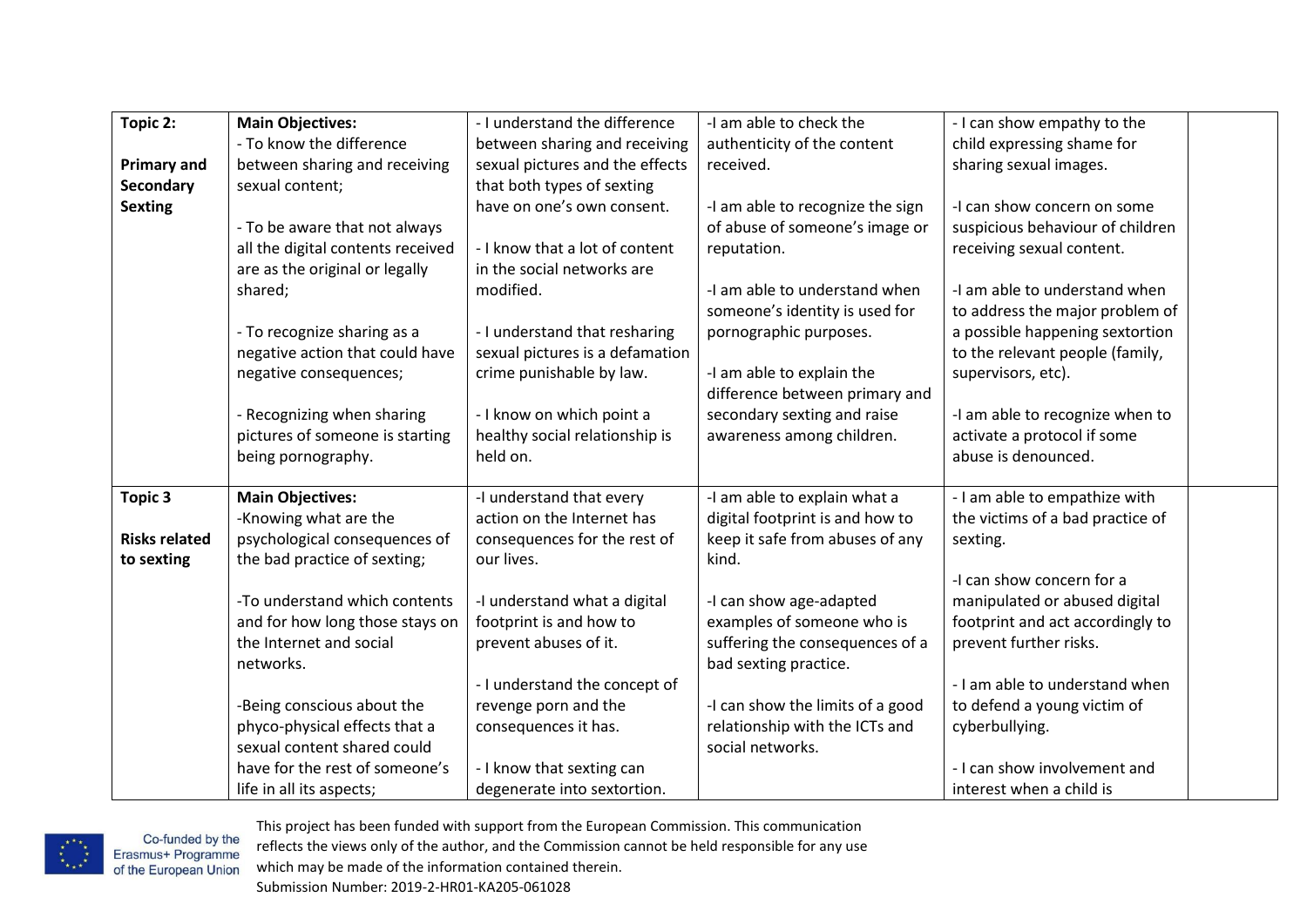| - I am able to recognize a<br>approaching for doubts about<br>sextortion when a child is a<br>- I know that child<br>sexting risks related.<br>- Knowing what revenge porn |
|----------------------------------------------------------------------------------------------------------------------------------------------------------------------------|
|                                                                                                                                                                            |
| is, as well as deep nude;<br>pornography is a form of child<br>victim of it.                                                                                               |
| sexual abuse.<br>-I am able to be trusted by                                                                                                                               |
| - I am able to detect the signs of<br>children when it comes for them<br>Being aware of the risks and                                                                      |
| - I know what deep nude is<br>cyberbullying on one of its<br>to confess concerns, issues or<br>the exposition to sextortion                                                |
| risks they feel they might be<br>when sexting is practiced;<br>and how to deal with it.<br>victims.                                                                        |
| exposed to in other settings of                                                                                                                                            |
| their lives.<br>- To understand the roots of                                                                                                                               |
|                                                                                                                                                                            |
| child pornography.                                                                                                                                                         |
| <b>Topic 4</b><br><b>Main Objectives:</b><br>-I know that victims of sexual<br>-I am able to recognize where<br>- I am able to offer my help in the                        |
| - Knowing the major health<br>unpleasant situation of a person<br>abuse, including the bad<br>anxious behaviours are hiding a                                              |
| consequences that sexting as a<br>victim of abuse.<br>suffering the consequences of an<br><b>Health</b><br>practice of sexting, suffer                                     |
| sexual abuse practice can have<br>many problems for the rest of<br>abuse received.<br>consequences                                                                         |
| of sexting<br>their lives, especially suicidal<br>-I can show examples of<br>on the victim;                                                                                |
| behaviours.<br>depressive behaviours turning<br>-I am able to recognize my                                                                                                 |
| into suicidal thoughts to a very<br>limited knowledge on the issue<br>- To recognize the symptoms of                                                                       |
| and ask for specialized help<br>a sexual abuse;<br>-I understand that sexting<br>young audience for prevention                                                             |
| abuse can bring the victim to<br>whenever the situation needs it.<br>purposes.                                                                                             |
| whether social and psycho-<br>- To be aware that extreme                                                                                                                   |
| actions from the victims, such<br>physical distress.<br>-I am able to list the symptoms<br>-I can understand when it's time                                                |
| as suicide, can start from<br>that someone abused has, so for<br>to comply with a protocol to                                                                              |
| minimize the risks a child could<br>anxious behaviours or<br>-I know how to recognize the<br>the closer mates to be attentive                                              |
| symptoms of abuse and how<br>and watch each other backs.<br>attempt to his own life.<br>depression;                                                                        |
| to reach an admission by the                                                                                                                                               |
| - To know how to deal with the<br>-I can calm down the person<br>victim.                                                                                                   |
| symptoms of sexual abuse<br>suffering of anxiety or                                                                                                                        |
| depression because of sexual<br>coming from sexting practice.                                                                                                              |
| abuse.                                                                                                                                                                     |
|                                                                                                                                                                            |
| <b>Main Objectives:</b><br>- I know how to be safe from<br><b>Topic 5</b><br>-I am able to recognize the right<br>-I can offer my help to people of                        |
| -To know how to prevent both<br>practise of sexting from an<br>different ages when it comes to<br>both primary and secondary                                               |
| primary and secondary sexting;<br>bad sexting practises.<br>abusive one.                                                                                                   |



reflects the views only of the author, and the Commission cannot be held responsible for any use

which may be made of the information contained therein.

Submission Number: 2019-2-HR01-KA205-061028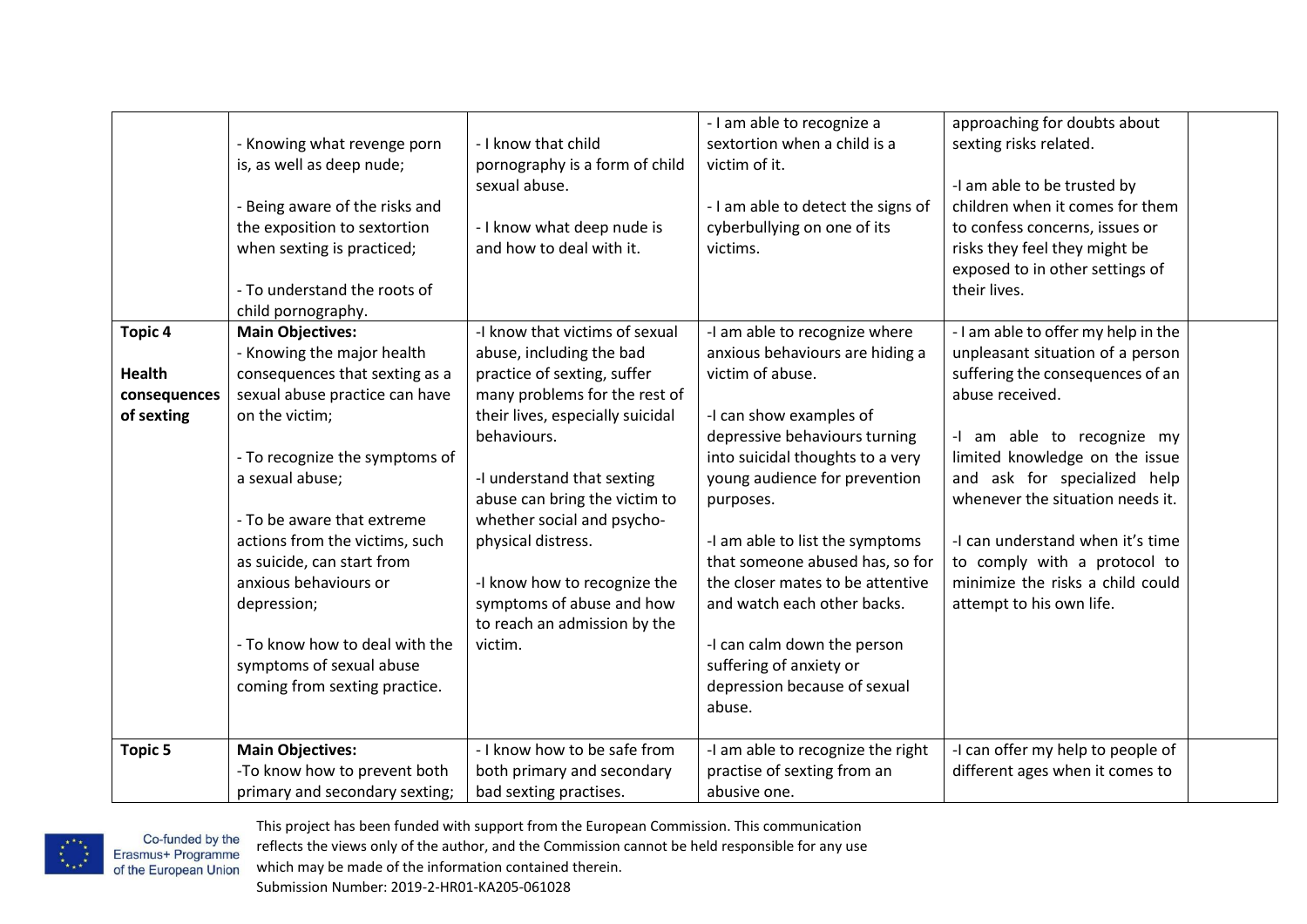| <b>Sexting</b>     |                                 |                                    |                                     | avoiding their involvement in    |  |
|--------------------|---------------------------------|------------------------------------|-------------------------------------|----------------------------------|--|
| prevention         | -To be aware that there is      | -I understand the difference       | -I can show examples of             | bad practices of sexting.        |  |
|                    | difference between the          | that having a certain age can      | situations when a bad practise      |                                  |  |
|                    | practise of sexting among       | have in practising a right or a    | of sexting can be prevented and     | -I am able to recognize the best |  |
|                    | youngsters and adults;          | bad sexting.                       | adapt it to the young audience.     | time to ask for help from more   |  |
|                    |                                 |                                    |                                     | acknowledged people if I might   |  |
|                    | -Knowing how to correctly treat | -I know how to approach and        | -I can distinguish the effects that | have doubts on how to treat      |  |
|                    | this theme among a sensible     | treat the topic of sexting, as     | peer, young and adult sexting       | sexting prevention.              |  |
|                    | audience of different ages.     | well as how to prevent abuses.     | have on the people practising it.   |                                  |  |
|                    |                                 |                                    |                                     | -I can be a good ambassador of   |  |
|                    |                                 |                                    |                                     | sexting prevention among         |  |
|                    |                                 |                                    |                                     | children.                        |  |
| Topic <sub>6</sub> | <b>Main Objectives:</b>         | -I understand that my role is      | -I can react wisely and follow the  | - I am able to make the victim   |  |
|                    | -To know how to react when a    | key in arising trust in the inner  | protocol when a child is            | feel that I am a person to be    |  |
| Youth              | child confesses having been     | of the victim, so to approach      | confessing an abuse.                | trusted.                         |  |
| Worker             | abused through sexting;         | me and relate the abuse.           |                                     |                                  |  |
| reaction to        |                                 |                                    | -I am able to make unpleasant       | -I can show cold blood in front  |  |
| child sexual       | -To understand the symptoms     | -I know how to react in front      | decisions when it comes to deal     | of a confession of abuse.        |  |
| abuse              | of abuse and promptly react to  | of evident signs of abuse, even    | with the cohabitation of the        |                                  |  |
| emerged            | help out the victim;            | if the child is not confessing it. | victim and perpetrator in the       | -I am able to understand when    |  |
| from sexting       |                                 |                                    | same environment.                   | it's better to ask for help and  |  |
|                    | -To be able to interrupt the    | -I know how to deal with the       |                                     | properly report the abuse.       |  |
|                    | abusive relationship between    | presence of victim and             | -I can calm down the concerns       |                                  |  |
|                    | victim and perpetrator when     | perpetrator in the same            | of further children peers that      | -I can be impartial in case the  |  |
|                    | both of them are cohabitating   | environment.                       | live in the same environment of     | victim and the perpetrator       |  |
|                    | in the same environment;        |                                    | the abused child.                   | cohabite the same setting.       |  |
|                    |                                 | -I understand that, when the       |                                     |                                  |  |
|                    | -To understand when it is time  | victim and perpetrator are         | -I am able to rationalize the       | -I am able to keep my            |  |
|                    | to comply with the measures     | peers, it is relevant to also act  | situation and keep my deep          | involvement as less personal as  |  |
|                    | described by the protocol for   | on the group to prevent            | concern for myself for child's      | possible, in order to react      |  |
|                    | the victims' sake, but also to  | further abuses in the same         | sake.                               | correctly.                       |  |
|                    | restore a sense of safety among | setting.                           |                                     |                                  |  |
|                    | the abused child's peers.       |                                    |                                     |                                  |  |

This project has been funded with support from the European Commission. This communication Co-funded by the<br>Erasmus+ Programme<br>of the European Union reflects the views only of the author, and the Commission cannot be held responsible for any use which may be made of the information contained therein. Submission Number: 2019-2-HR01-KA205-061028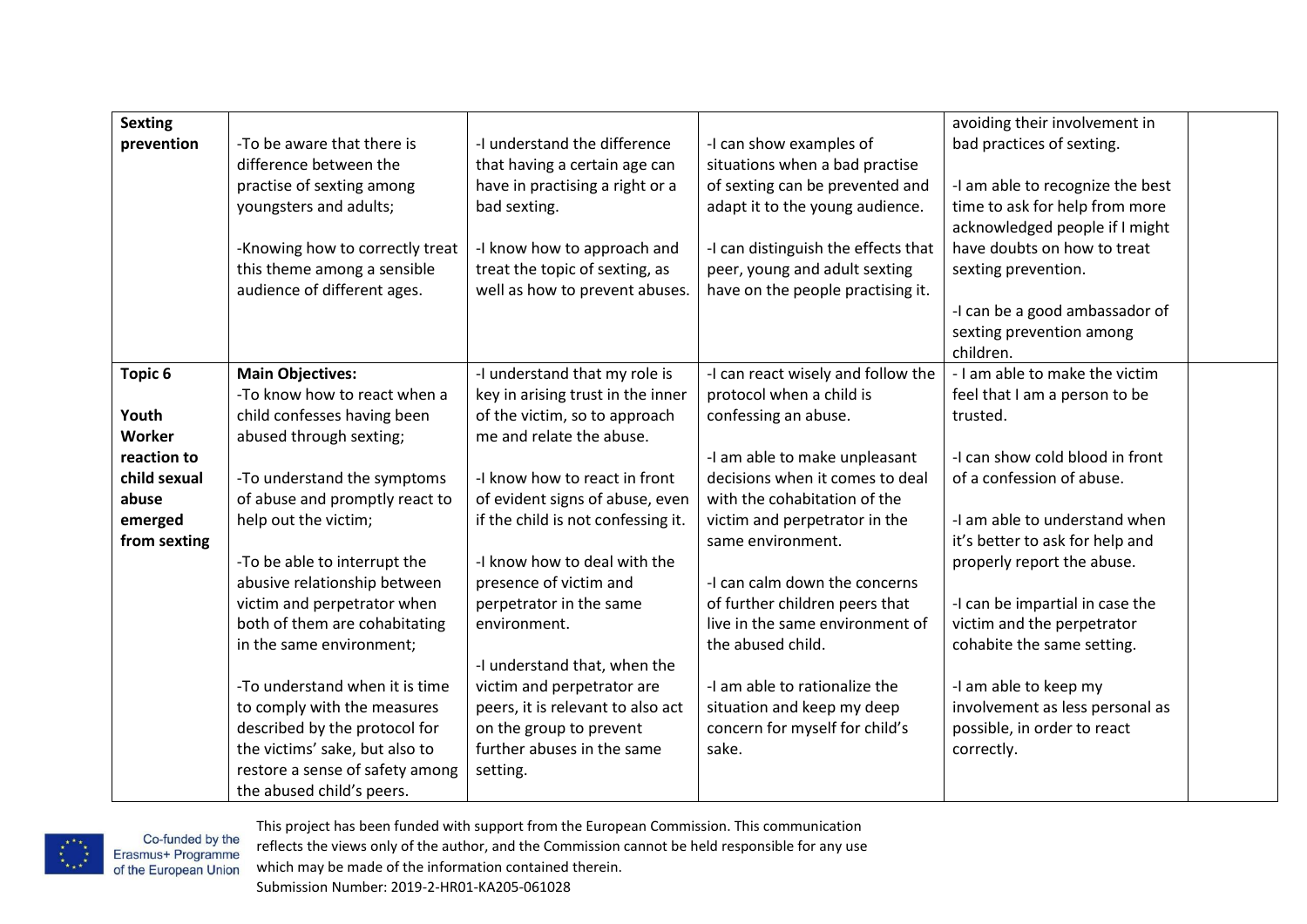|                |                                                                                                                           |                                                                                                                                                                                      | <b>MODULE 3: SEXTING for ages 13-18</b>                                                                                                                                                                                            |                                                                                                                                                                                                                                     |                 |
|----------------|---------------------------------------------------------------------------------------------------------------------------|--------------------------------------------------------------------------------------------------------------------------------------------------------------------------------------|------------------------------------------------------------------------------------------------------------------------------------------------------------------------------------------------------------------------------------|-------------------------------------------------------------------------------------------------------------------------------------------------------------------------------------------------------------------------------------|-----------------|
| Topic 1:       | <b>Main Objectives:</b>                                                                                                   | <b>KNOWLEDGE</b>                                                                                                                                                                     | <b>SKILLS</b>                                                                                                                                                                                                                      | <b>ATTITUDE</b>                                                                                                                                                                                                                     | <b>SCENARIO</b> |
| <b>Sexting</b> | - To know what sexting is;<br>- Being aware of the limit<br>between a right practice and<br>an erroneous one;             | (In the context of EQF, knowledge<br>is described as theoretical and/or<br>factual)                                                                                                  | (In the context of EQF, skills are<br>described as practical)                                                                                                                                                                      | (In the context of the EQF, attitude is<br>described as the ability of the<br>learner to apply knowledge and<br>skills autonomously and with<br>responsibility)                                                                     |                 |
|                | - Understanding that there<br>are some less risky ways of<br>practising sexting: erotic vs<br>nude;<br>- To recognize the | understand/know<br>- I know what sexting is.<br>- I understand the sociological<br>reasons behind sexting.                                                                           | I am able to/ can show<br>- I am able to explain the<br>concept of sexting and adapt it<br>to the recipient of my<br>explanation.                                                                                                  | am able to/ can show<br>-I am able to know when to<br>approach a youngster that I<br>suspect could be a victim of a<br>sextortion.                                                                                                  |                 |
|                | sociological factors that lead<br>to its practice.                                                                        | -I know the limits of someone's<br>consent if sexual content of<br>him/her is shared.<br>- I know the difference<br>between the right practices of<br>sexting and the erroneous one. | -I am able to recognize if a<br>youngster is practising sexting<br>just because of social pressure.<br>- I am able to give examples of<br>both positive and negative<br>practice of sexting adapted to<br>the age of the audience. | -I am able to understand when<br>to ask for professional help in<br>case of unpleasant situations<br>that I'm not able to manage by<br>myself.<br>-I can show empathy to a<br>youngster confessing being a<br>victim of sextortion. |                 |

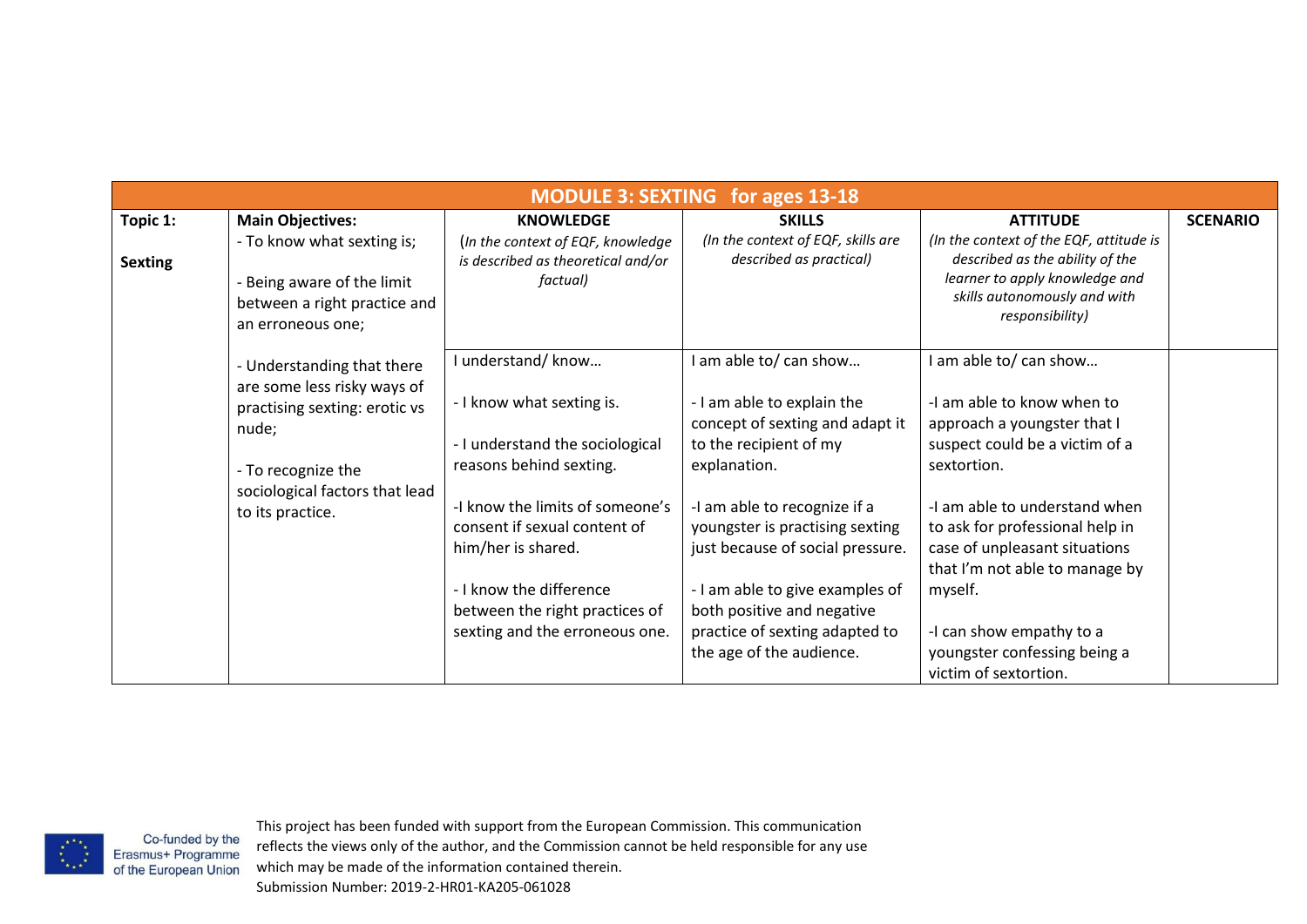| Topic 2:             | <b>Main Objectives:</b>       | - I understand the difference     | -I am able to check the          | - I can show empathy to the       |
|----------------------|-------------------------------|-----------------------------------|----------------------------------|-----------------------------------|
|                      | - To know the difference      | between sharing and receiving     | authenticity of the content      | youngster expressing shame for    |
| <b>Primary and</b>   | between sharing and           | sexual pictures and the effects   | received.                        | sharing sexual images.            |
| Secondary            | receiving sexual content;     | that both types of sexting have   |                                  |                                   |
| <b>Sexting</b>       |                               | on one's own consent.             | -I am able to recognize the sign | -I can show concern on some       |
|                      | - To be aware that not        |                                   | of abuse of someone's image      | suspicious behaviour of young     |
|                      | always all the digital        | - I know that a lot of content in | or reputation.                   | people receiving sexual content.  |
|                      | contents received are as the  | the social networks are           |                                  |                                   |
|                      | original or legally shared;   | modified.                         | -I am able to understand when    | -I am able to understand when     |
|                      |                               |                                   | someone's identity is used for   | to address the major problem of   |
|                      | - To recognize sharing as a   | - I understand that resharing     | pornographic purposes.           | a possible happening sextortion   |
|                      | negative action that could    | sexual pictures is a defamation   |                                  | to the relevant people (family,   |
|                      | have negative                 | crime punishable by law.          | -I am able to explain the        | supervisors, etc).                |
|                      | consequences;                 |                                   | difference between primary       |                                   |
|                      |                               | - I know on which point a         | and secondary sexting and        | -I am able to recognize when to   |
|                      | - Recognizing when sharing    | healthy social relationship is    | raise awareness among young.     | activate a protocol if some abuse |
|                      | pictures of someone is        | held on.                          |                                  | is denounced.                     |
|                      | starting being pornography.   |                                   |                                  |                                   |
| <b>Topic 3</b>       | <b>Main Objectives:</b>       | -I understand that every action   | -I am able to explain what a     | - I am able to empathize with the |
|                      | -Knowing what are the         | on the Internet has               | digital footprint is and how to  | victims of a bad practice of      |
| <b>Risks related</b> | psychological consequences    | consequences for the rest of      | keep it safe from abuses of any  | sexting.                          |
| to sexting           | of the bad practice of        | our lives.                        | kind.                            |                                   |
|                      | sexting;                      |                                   |                                  | -I can show concern for a         |
|                      |                               | -I understand what a digital      | -I can show age-adapted          | manipulated or abused digital     |
|                      | -To understand which          | footprint is and how to prevent   | examples of someone who is       | footprint and act accordingly to  |
|                      | contents and for how long     | abuses of it.                     | suffering the consequences of a  | prevent further risks.            |
|                      | those stays on the Internet   |                                   | bad sexting practice.            |                                   |
|                      | and social networks.          | - I understand the concept of     |                                  | - I am able to understand when    |
|                      |                               | revenge porn and the              | -I can show the limits of a good | to defend a young victim of       |
|                      | -Being conscious about the    | consequences it has.              | relationship with the ICTs and   | cyberbullying.                    |
|                      | phyco-physical effects that a |                                   | social networks.                 |                                   |
|                      | sexual content shared could   | - I know that sexting can         |                                  | - I can show involvement and      |
|                      | have for the rest of          | degenerate into sextortion.       |                                  | interest when a youngster is      |



Co-funded by the<br>Erasmus+ Programme<br>of the European Union reflects the views only of the author, and the Commission cannot be held responsible for any use which may be made of the information contained therein. Submission Number: 2019-2-HR01-KA205-061028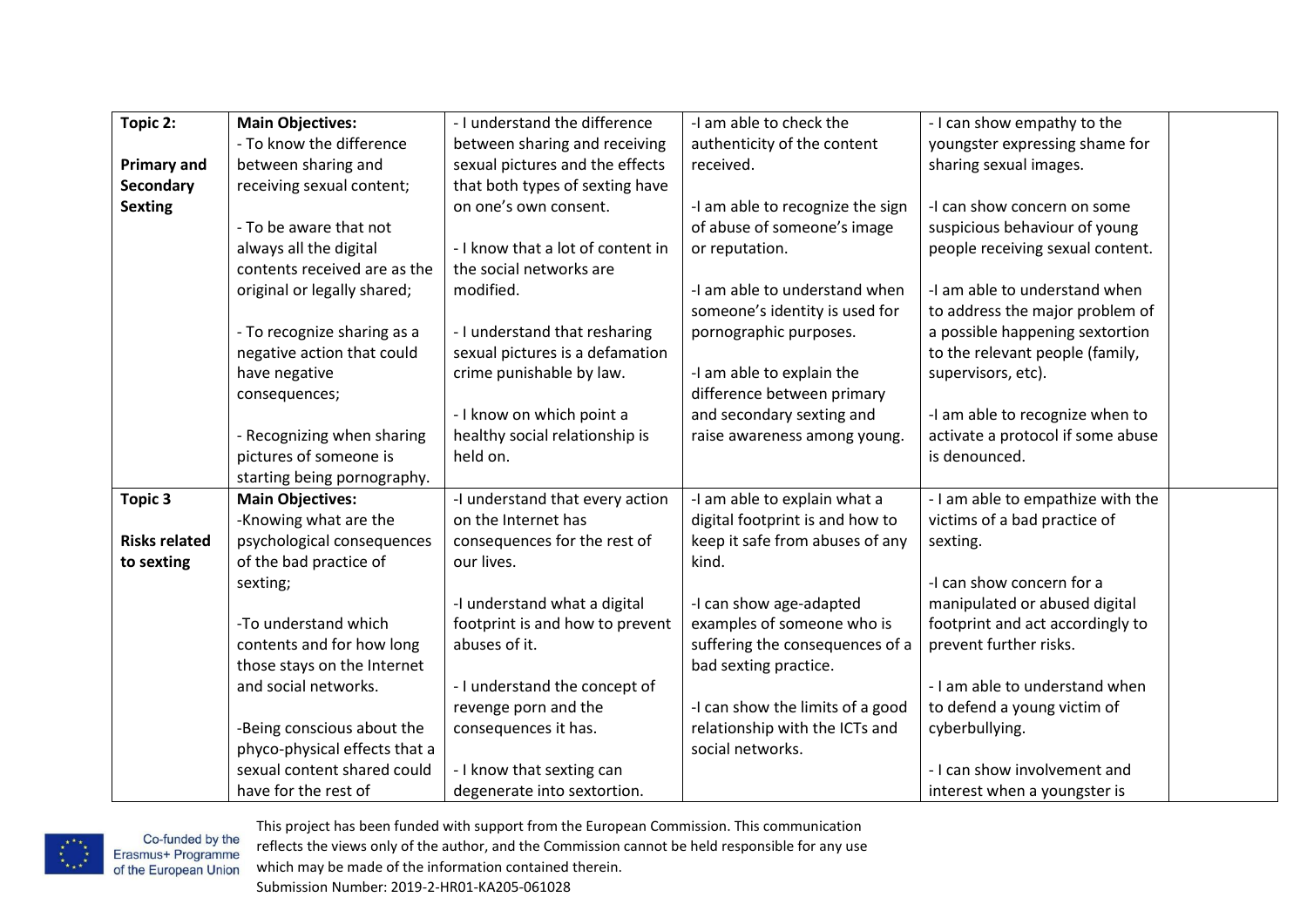|                               | someone's life in all its<br>aspects;<br>- Knowing what revenge<br>porn is, as well as deep<br>nude;                            | - I know that child pornography<br>is a form of child sexual abuse.<br>- I know what deep nude is and<br>how to deal with it. | - I am able to recognize a<br>sextortion when a youngster is<br>a victim of it.<br>- I am able to detect the signs<br>of cyberbullying on one of its<br>victims. | approaching for doubts about<br>sexting risks.<br>-I am able to be trusted by young<br>people when it comes for them<br>to confess concerns, issues or<br>risks they feel they might be |  |
|-------------------------------|---------------------------------------------------------------------------------------------------------------------------------|-------------------------------------------------------------------------------------------------------------------------------|------------------------------------------------------------------------------------------------------------------------------------------------------------------|-----------------------------------------------------------------------------------------------------------------------------------------------------------------------------------------|--|
|                               | - Being aware of the risks<br>and the exposition to<br>sextortion when sexting is<br>practiced;<br>- To understand the roots of |                                                                                                                               |                                                                                                                                                                  | exposed to in other settings of<br>their lives.                                                                                                                                         |  |
|                               | child pornography.                                                                                                              |                                                                                                                               |                                                                                                                                                                  |                                                                                                                                                                                         |  |
| <b>Topic 4</b>                | <b>Main Objectives:</b><br>- Knowing the major health                                                                           | -I know that victims of sexual<br>abuse, including the bad                                                                    | -I am able to recognize where<br>anxious behaviours are hiding a                                                                                                 | - I am able to offer my help in<br>the unpleasant situation of a                                                                                                                        |  |
| <b>Health</b><br>consequences | consequences that sexting<br>as a sexual abuse practice                                                                         | practice of sexting, suffer many<br>problems for the rest of their                                                            | victim of abuse.                                                                                                                                                 | person suffering the<br>consequences of an abuse                                                                                                                                        |  |
| of sexting                    | can have on the victim;                                                                                                         | lives, especially suicidal<br>behaviours.                                                                                     | -I can show examples of<br>depressive behaviours turning                                                                                                         | received.                                                                                                                                                                               |  |
|                               | - To recognize the                                                                                                              |                                                                                                                               | into suicidal thoughts to a very                                                                                                                                 | -I am able to understand when                                                                                                                                                           |  |
|                               | symptoms of a sexual abuse;                                                                                                     | -I understand that sexting<br>abuse can bring the victim to                                                                   | young audience for prevention<br>purposes.                                                                                                                       | it's better to ask for specialized<br>help whenever the situation                                                                                                                       |  |
|                               | - To be aware that extreme                                                                                                      | whether social and psycho-                                                                                                    |                                                                                                                                                                  | needs it.                                                                                                                                                                               |  |
|                               | actions from the victims,                                                                                                       | physical distress.                                                                                                            | -I am able to list the symptoms                                                                                                                                  |                                                                                                                                                                                         |  |
|                               | such as suicide, can start                                                                                                      |                                                                                                                               | that someone abused has, so                                                                                                                                      | -I can recognize when to comply                                                                                                                                                         |  |
|                               | from anxious behaviours or<br>depression;                                                                                       | -I know how to recognize the<br>symptoms of abuse and how to                                                                  | for the closer mates to be<br>attentive and watch each other                                                                                                     | with a protocol to minimize the<br>risks a youngster could attempt                                                                                                                      |  |
|                               |                                                                                                                                 | reach an admission by the                                                                                                     | backs.                                                                                                                                                           | to his own life.                                                                                                                                                                        |  |
|                               | - To know how to deal with                                                                                                      | victim.                                                                                                                       |                                                                                                                                                                  |                                                                                                                                                                                         |  |
|                               | the symptoms of sexual                                                                                                          |                                                                                                                               | -I can calm down the person                                                                                                                                      |                                                                                                                                                                                         |  |
|                               | abuse coming from sexting                                                                                                       |                                                                                                                               | suffering of anxiety or                                                                                                                                          |                                                                                                                                                                                         |  |
|                               | practice.                                                                                                                       |                                                                                                                               |                                                                                                                                                                  |                                                                                                                                                                                         |  |



This project has been funded with support from the European Commission. This communication Co-funded by the<br>Erasmus+ Programme<br>of the European Union reflects the views only of the author, and the Commission cannot be held responsible for any use which may be made of the information contained therein. Submission Number: 2019-2-HR01-KA205-061028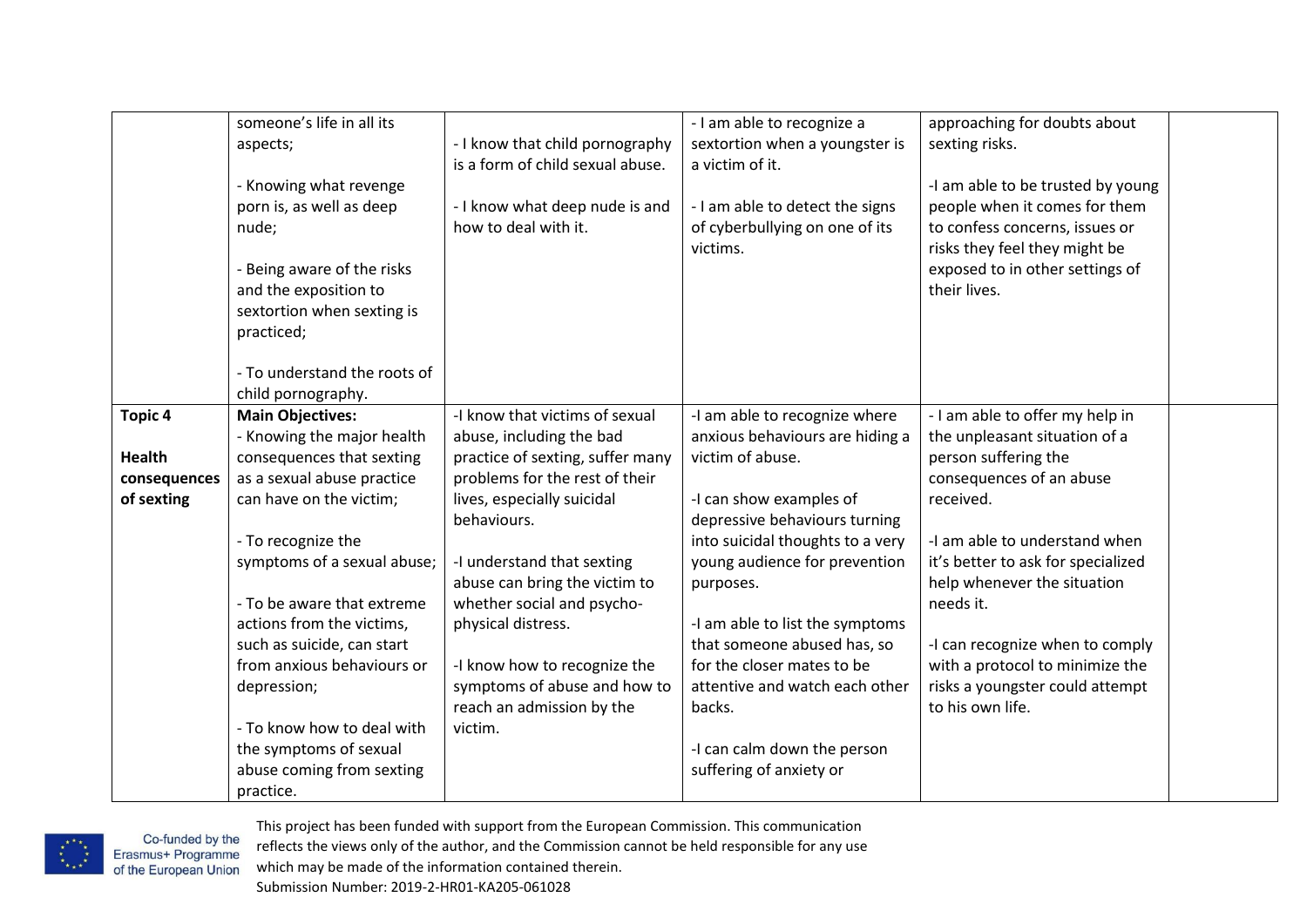|                |                              |                                   | depression because of sexual     |                                    |  |
|----------------|------------------------------|-----------------------------------|----------------------------------|------------------------------------|--|
|                |                              |                                   | abuse.                           |                                    |  |
| <b>Topic 5</b> | <b>Main Objectives:</b>      | - I know how to be safe from      | -I am able to recognize the      | -I can offer my help to people of  |  |
|                | -To know how to prevent      | both primary and secondary        | right practise of sexting from   | different ages when it comes to    |  |
| <b>Sexting</b> | both primary and secondary   | bad sexting practises.            | an abusive one.                  | avoiding their involvement in      |  |
| prevention     | sexting;                     |                                   |                                  | bad practices of sexting.          |  |
|                |                              | -I understand the difference      | -I can show examples of          |                                    |  |
|                | -To be aware that there is   | that having a certain age can     | situations when a bad practise   | -I am able to understand when      |  |
|                | difference between the       | have in practising a right or a   | of sexting can be prevented      | to ask for help from more          |  |
|                | practise of sexting among    | bad sexting.                      | and adapt it to the young        | acknowledged people if I might     |  |
|                | youngsters and adults;       |                                   | audience.                        | have doubts on how to treat        |  |
|                |                              | -I know how to approach and       |                                  | sexting prevention.                |  |
|                | -Knowing how to correctly    | treat the topic of sexting, as    | -I can distinguish the effects   |                                    |  |
|                | treat this theme among a     | well as how to prevent abuses.    | that peer, young and adult       | -I can be a good ambassador of     |  |
|                | sensible audience of         |                                   | sexting have on the people       | sexting prevention among young     |  |
|                | different ages.              |                                   | practising it.                   | people.                            |  |
| Topic 6        | <b>Main Objectives:</b>      | -I understand that my role is     | -I can react wisely and follow   | - I am able to make the victim     |  |
|                | -To know how to react when   | key in arising trust in the inner | the protocol when a youngster    | feel that I am a person to be      |  |
| Youth          | a youngster confesses        | of the victim, so to approach     | is confessing an abuse.          | trusted.                           |  |
| Worker         | having been abused through   | me and relate the abuse.          |                                  |                                    |  |
| reaction to    | sexting;                     |                                   | -I am able to make unpleasant    | -I can show cold blood in front of |  |
| child sexual   |                              | -I know how to react in front of  | decisions when it comes to       | a confession of abuse.             |  |
| abuse          | -To understand the           | evident signs of abuse, even if   | deal with the cohabitation of    |                                    |  |
| emerged        | symptoms of abuse and        | the youngster is not confessing   | the victim and perpetrator in    | -I am able to understand when      |  |
| from sexting   | promptly react to help out   | it.                               | the same environment.            | it's the better time to ask for    |  |
|                | the victim;                  |                                   |                                  | help and properly report the       |  |
|                |                              | -I know how to deal with the      | -I can calm down the concerns    | abuse.                             |  |
|                | -To be able to interrupt the | presence of victim and            | of further young peers that live |                                    |  |
|                | abusive relationship         | perpetrator in the same           | in the same environment of the   | -I can be impartial in case the    |  |
|                | between victim and           | environment.                      | abused child.                    | victim and the perpetrator         |  |
|                | perpetrator when both of     |                                   |                                  | cohabite the same setting.         |  |
|                | them are cohabitating in the | -I understand that, when the      | -I am able to rationalize the    |                                    |  |
|                | same environment;            | victim and perpetrator are        | situation and keep my deep       |                                    |  |



Co-funded by the<br>Erasmus+ Programme<br>of the European Union reflects the views only of the author, and the Commission cannot be held responsible for any use which may be made of the information contained therein. Submission Number: 2019-2-HR01-KA205-061028